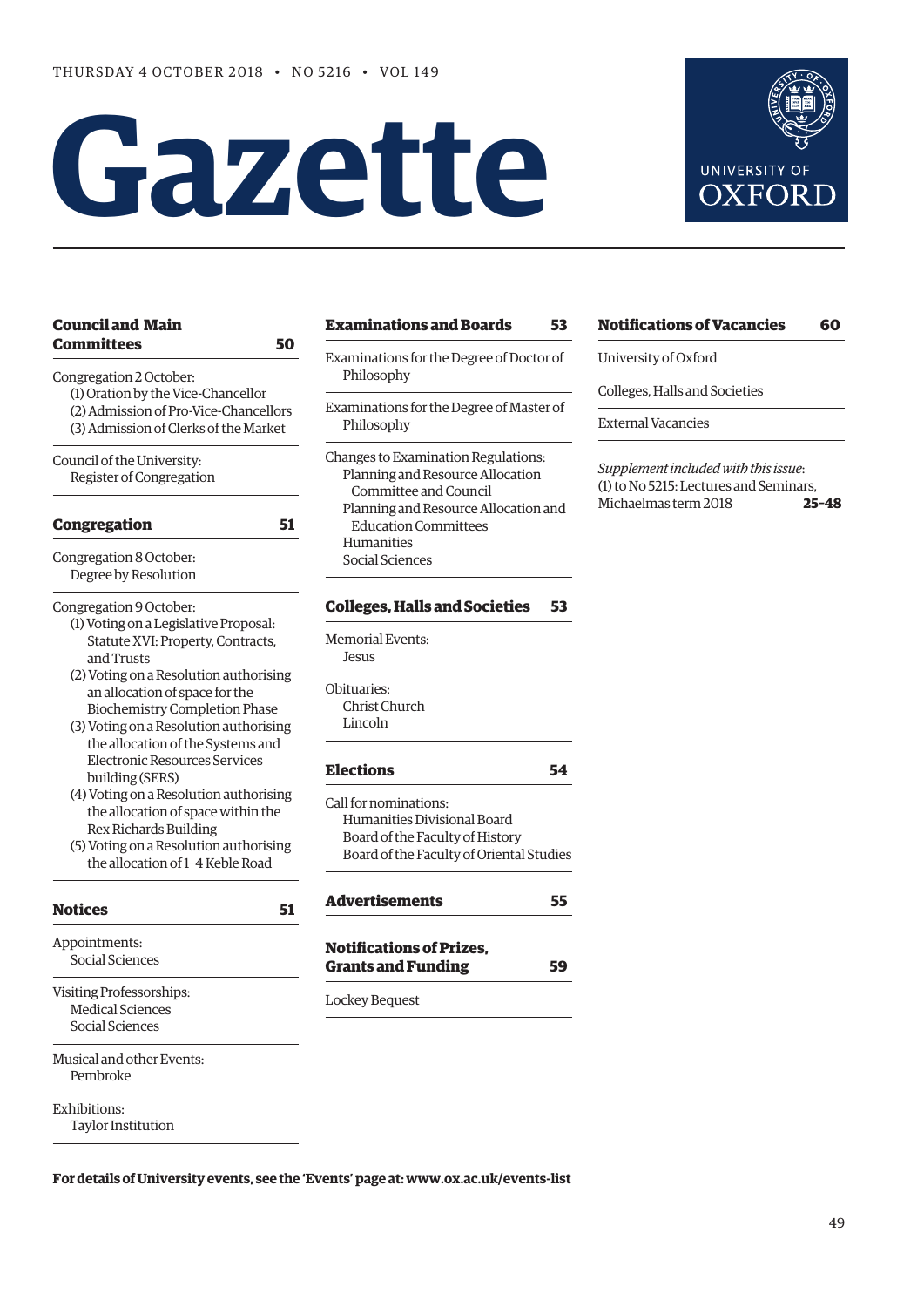## <span id="page-1-0"></span>Council and Main Committees

#### **Congregation** 2 October

#### **(1) Oration by the Vice-Chancellor**

The Vice-Chancellor addressed the House.

¶ The text of the Oration will be published as a supplement with *Gazette* No 5217, 11 October 2018.

#### **(2) Admission of Pro-Vice-Chancellors**

The following persons were nominated by the Vice-Chancellor to be her deputies for the year 2018–19 and were admitted to office:

Professor C Bountra, BSc Lond, PhD Edin Professor A Buchan, BM BCh DSc Oxf, MA Camb, Fellow of Corpus Christi Dr R Easton, BSc Imp, DPhil Oxf Professor P Grant, BEng Nott, MA DPhil Oxf, Fellow of St Catherine's Dr D Prout, BA Oxf, PhD Lond Dr R M Surender, BA Essex, MSc DPhil Oxf, Fellow of Green Templeton Professor A E Trefethen, BSc Cov, PhD Cran, Fellow of St Cross Professor M Williams, BSc PhD Brist, MA Oxf, Fellow of New College Professor R W Ainsworth, MA DPhil Oxf, Master of St Catherine's Rt Hon Dame Elish Angiolini, PC, QC, LLB, Principal of St Hugh's Professor R Goodman, BA Durh, MA DPhil Oxf, Warden of St Antony's Professor P A Madden, MA Oxf, DPhil Sus, Provost of Queen's Sir Richard Trainor, BA Brown, MA DPhil Oxf, MA Princeton, Rector of Exeter

#### **(3) Admission of Clerks of the Market**

Mr J Hackney, BCL MA Oxf, Emeritus Fellow of St Edmund Hall and Wadham, nominated by the Chancellor, and The Revd Dr C P Thompson, MA DPhil Oxf, Fellow of St Catherine's, nominated by the Vice-Chancellor, were admitted to office as Clerks of the Market for the year 2018–19.

#### **Council of the University**

#### **Register of Congregation**

The Vice-Chancellor reports that the following names have been added to the Register of Congregation:

Abbasi, S, Kellogg Achtnich, M, Magdalen Andries, A H E, Magdalen Bainbridge, M D, Worcester Barclay, N, Sir William Dunn School of Pathology Bardazzi, A, Queen's Bell, R T, Keble Bernhard, R I V, Nuffield Betthaeuser, B, Nuffield Booth, M J, Faculty of Chemistry Boubert, D P, Magdalen Bradley, A D, Harris Manchester Brantner, D L B, Merton Brooke, A M, Merton Bumfrey, J, Department of Oncology Collins, L J, Department of Oncology Cooper, G A, St John's Costiner, L S, Merton Cucuringu, M, Merton Debarros, J, Nuffield Department of Clinical Neurosciences Derbyshire, S F, St John's Duncan, S V, Christ Church Garrod, R S S, Magdalen Green, C M, Exeter James, R A, St John's Jansen, LET, Faculty of Biochemistry Kyberd, S D, Brasenose Lee-Thorp, J A, St Cross Lepoutre, M C, Nuffield Lidwell-Durnin, J M, Linacre Livings, T J, IT Services Malin, B P, IT Services Mear, IF, Department of Engineering Science Morrison, E, St Catherine's Murawska, A, Nuffield Department of Population Health Padget, O D B, St John's Prauscello, L, All Souls Prior, G D, Worcester Riggs, C J, All Souls Royston, D J, Faculty of Clinical Medicine Salow, B J, Magdalen Sampson, J W, Magdalen

Sernesi, M, Faculty of Oriental Studies Sheppard, D M W, Trinity Smith, M A C, Queen's Sprenger, D E, St John's Stubbins Bates, E T, Merton Taylor, D F, St Hugh's Thandavan, A, Department of Engineering Science Tidman, G R, St John's Turner, J, Faculty of Law, Queen's Turner-Smith, C E, Mathematical Institute Vasquez Lopez, S A, Merton Wiedemann, A B, Nuffield Witteveen, D M, Nuffield Wright, J C, Personnel Services

#### **Divisional and Faculty Boards**

For changes in regulations for examinations see 'Examinations and Boards' below.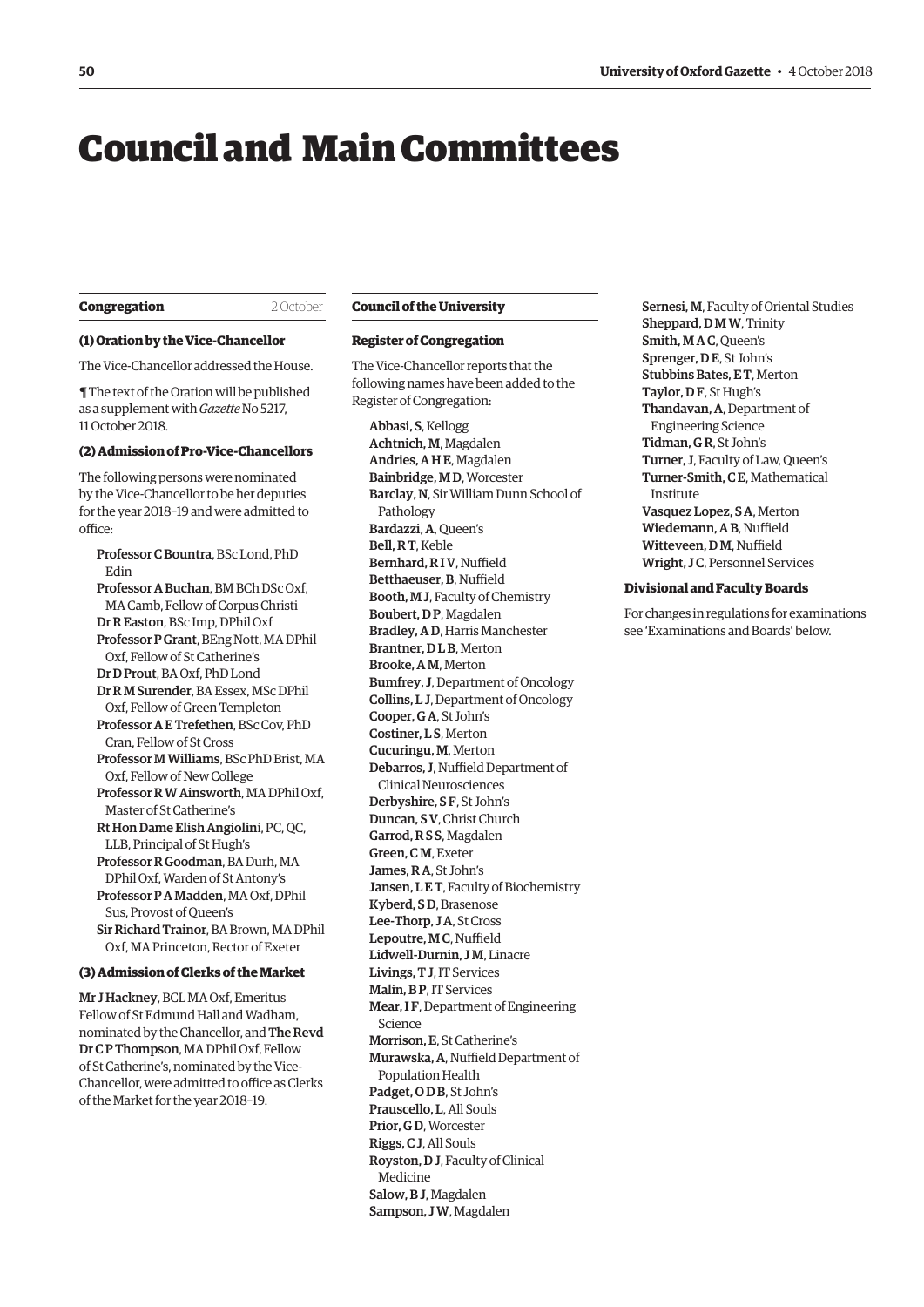## <span id="page-2-0"></span>Congregation

## Notices

| Congregation |
|--------------|
|--------------|

#### 8 October

#### **Degree by Resolution**

*This content has been removed as it contains personal information protected under the Data Protection Act.*

#### **Congregation** 9 October

The meeting of Congregation is cancelled. The sole business comprises questions to which no opposition has been notified and in respect of which no request for adjournment has been received, and the Vice-Chancellor will accordingly declare the legislative proposal at (1) and the resolutions at (2)–(5) carried without a meeting under the provisions of Sect 7 (1) of Statute VI.

#### **(1) Voting on a Legislative Proposal: Statute XVI: Property, Contracts, and Trusts**

(For explanatory note and text of proposal see *Gazette* No 5214, 20 September 2018, p4.)

#### **(2) Voting on a Resolution authorising an allocation of space for the Biochemistry Completion Phase**

(For explanatory note and text of resolution see *Gazette* No 5214, 20 September 2018, p4.)

#### **(3) Voting on a Resolution authorising the allocation of the Systems and Electronic Resources Services building (SERS)**

(For explanatory note and text of resolution see *Gazette* No 5214, 20 September 2018, p5.)

#### **(4) Voting on a Resolution authorising the allocation of space within the Rex Richards Building**

(For explanatory note and text of resolution see *Gazette* No 5214, 20 September 2018, p5.)

#### **(5) Voting on a Resolution authorising the allocation of 1–4 Keble Road**

(For explanatory note and text of resolution see *Gazette* No 5214, 20 September 2018, p5.)

#### **Note on procedures in Congregation**

¶ Business in Congregation is conducted in accordance with Congregation Regulations 2 of 2002 [\(www.admin.ox.ac.uk/statutes/](http://www.admin.ox.ac.uk/statutes/regulations/529-122.shtml) [regulations/529-122.shtml\). A p](http://www.admin.ox.ac.uk/statutes/regulations/529-122.shtml)rintout of these regulations, or of any statute or other regulations, is available from the Council Secretariat on request. A member of Congregation seeking advice on questions relating to its procedures, other than elections, should contact Dr N Berry at the University Offices, Wellington Square [\(telephone: \(2\)80107; email: nigel.berry@](mailto:nigel.berry@admin.ox.ac.uk) admin.ox.ac.uk); questions relating to elections should be directed to the Elections Officer, Ms S L S Mulvihill (telephone: [\(2\)80463; email: elections.office@admin.](mailto:elections.office@admin.ox.ac.uk) ox.ac.uk).

#### **Appointments**

#### **Social Sciences**

#### APPOINTMENTS

Professor Matthew Amengual, PhD MIT, Associate Professor in International Business, Saïd Business School, and Fellow of Kellogg, from 1 September 2018

Professor Teodora Boneva, PhD Camb, Associate Professor of Economics, Department of Economics, and Fellow of Hertford, from 1 August 2018

Professor Simukai Chigudu, DPhil Oxf, Associate Professor of African Politics, Department of International Development, and Fellow of St Antony's, from 1 September 2018

Professor Kate Greasley, DPhil Oxf, Associate Professor of Law, Faculty of Law, and Fellow of Hertford, from 1 August 2018

Professor Sneha Krishnan, DPhil Oxf, Associate Professor in Human Geography, School of Geography and the Environment, and Fellow of Brasenose, from 1 September 2018

Professor Simon Marginson, PhD Melbourne, Associate Professor of Higher Education, Department of Education, and Fellow of Linacre, from 17 September 2018

Professor Amber Murrey, DPhil Oxf, Associate Professor in Human Geography, School of Geography and the Environment, and Fellow of Mansfield, from 10 September 2018

Professor Daniel Quigley, PhD Camb, Associate Professor of Economics, Department of Economics, and Fellow of Exeter, from 1 September 2018

Professor Joseph Sampson, PhD Camb, Associate Professor of Law, Faculty of Law, and Fellow of Magdalen, from 1 October 2018

Professor Louise Slater, PhD St Andrews, Associate Professor in Physical Geography, School of Geography and the Environment, and Fellow of Hertford, from 1 August 2018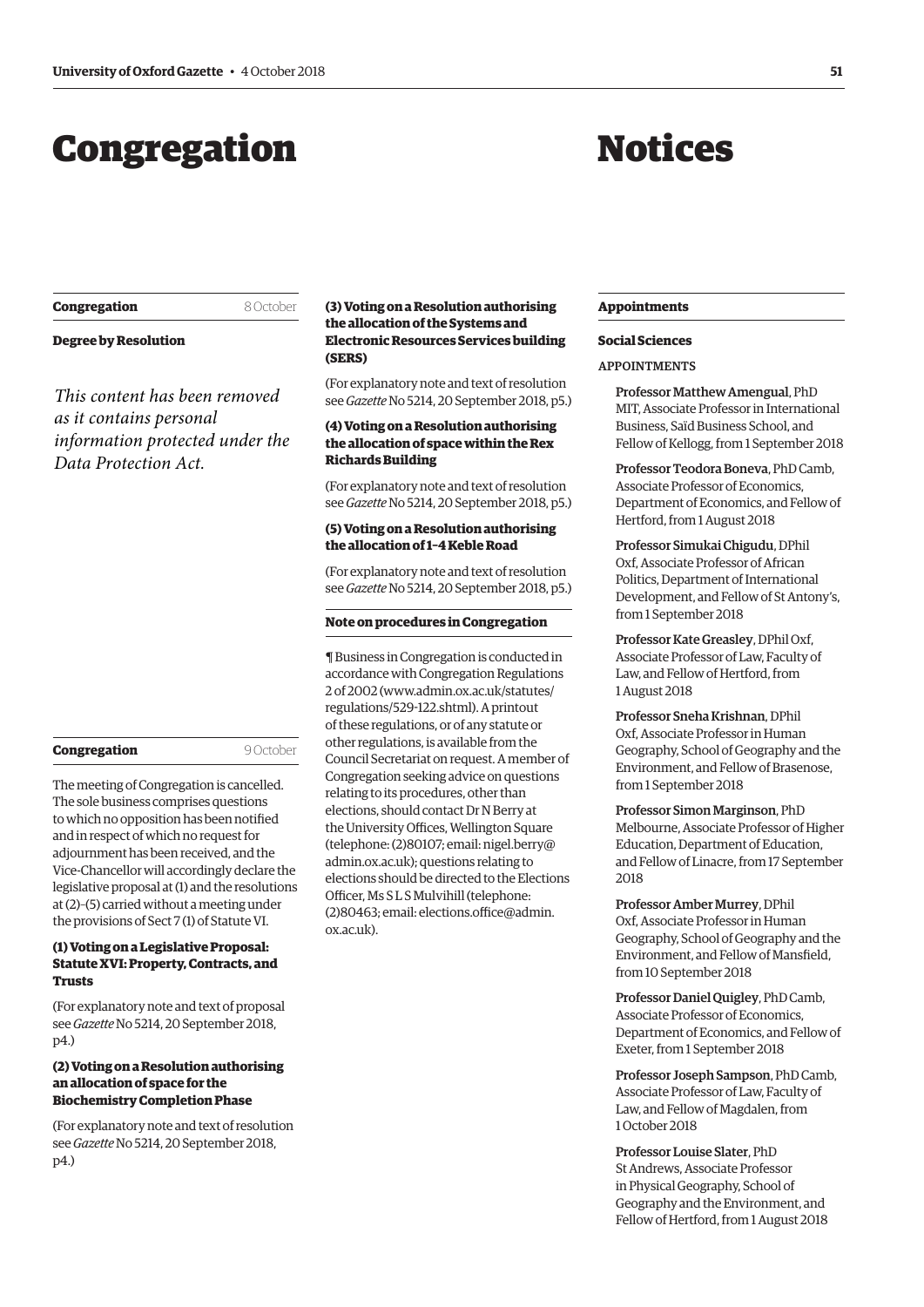Professor Daniel Snow, PhD Berkeley, Associate Professor in Operations Management, Saïd Business School, and Fellow of Exeter, from 1 September 2018

Professor Andreas Televantos, PhD Camb, Associate Professor of Law, Faculty of Law, and Fellow of Lincoln, from 1 September 2018

Professor Séverine Toussaert, PhD NYU, Associate Professor of Economics, Department of Economics, and Fellow of St John's, from 3 September 2018

Professor Timothée Vlandas, PhD LSE, Associate Professor of Comparative Social Policy, Department of Social Policy and Intervention, and Fellow of St Antony's, from 1 September 2018

#### REAPPOINTMENTS

Professor Ho-Yin Mak, Associate Professor in Management Science, Saïd Business School, from 1 July 2018 until retirement

Professor Thomas Simpson, Associate Professor of Philosophy and Public Policy, Blavatnik School of Government, from 1 September 2018 until retirement

Professor Rachel Taylor, Associate Professor of Law, Faculty of Law, from 1 October 2018 until retirement

#### **Visiting Professorships**

#### **Medical Sciences**

Professor Dieter Riemann, MA Munich, PhD Konstanz, title of Visiting Professor of Clinical Psychophysiology for a further period of five years from 24 September 2018

#### **Social Sciences**

Mr Dominic Barton, title of Visiting Professor of Management Practice, Saïd Business School, for three years from 1 September 2018

Professor Graeme Dinwoodie, title of Visiting Professor, Faculty of Law, for three years from 1 October 2018

Lord Hoffman, PC, title of Visiting Professor, Faculty of Law, for three years from 1 October 2018

Professor Jeff King, title of Visiting Professor, Faculty of Law, for three years from 1 October 2018

Professor Aidan Robertson, QC, title of Visiting Professor, Faculty of Law, for three years from 1 October 2018

HE President Juan Manuel Santos, title of Visiting Professor, Department of International Development, for three years from 1 October 2018

#### **Musical and other Events**

#### **Pembroke**

#### LUNCHTIME RECITALS

The following recitals will take place at 1.10pm on Tuesdays in the Pichette Auditorium, unless otherwise noted. Admission is free and all are welcome.

*9 Oct*: Danae Eleni (soprano), Guy Newbury (piano): Poulenc, Ochosa, Berg, Newbury, Ravel, Chausson

*16 Oct*: Athena Hawksley-Walker (violin), Thomas Fetherstonhaugh (piano): Beethoven Sonata in G op 30 no 3; Sonata in A minor op 47 ('Kreutzer')

*23 Oct*: Ken-Ee Choong (piano): Bach-Busoni, Beethoven, Ravel

*30 Oct, Pembroke chapel*: Pembroke College Musicians play JS Bach, Fauré, Berkeley et al

*6 Nov*: Jaymee Coonjobeeharry (flute), Camellia Johnson (clarinet), Frederic Bager (piano), Guy Newbury (piano): Debussy, Newbury

*13 Nov*: Caz Weller Knight (mezzosoprano), Julian Allwood (piano): Messiaen Poèmes pour Mi

*20 Nov*: Henry Chandler (violin), Guy Newbury (piano): Beethoven Sonata in A minor op 47 ('Kreutzer')

*27 Nov*: Sydney Gagliano (viola), Guy Newbury (piano): JS Bach, Hoffmeister, Amanda Harberg

#### **Exhibitions**

#### **Taylor Institution**

An exhibition on the Munich-based White Rose resistance group will be held at the Taylor Institution Library. Free and open to Bodleian card holders. A launch event including a short talk, a chance to view the exhibition and refreshments will be held at 5pm on Friday 12 October in Room 2. To reserv[e a place: alexandra.lloyd@seh.ox.ac.](mailto:alexandra.lloyd@seh.ox.ac.uk) uk. More inf[ormation: www.whiterosepro](www.whiteroseproject.org)ject.org.

*Subject*: 'The White Rose: reading, writing, resistance'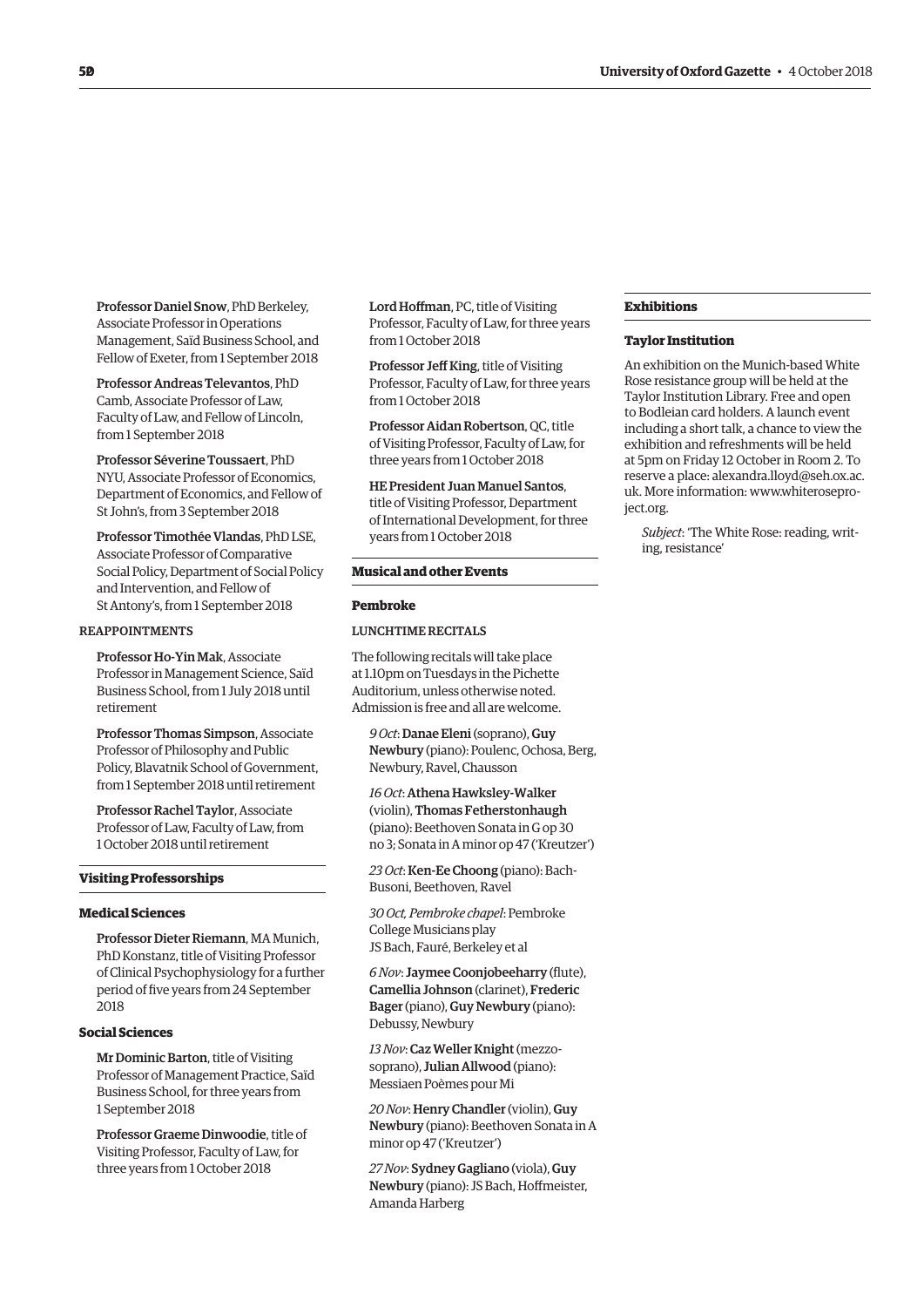## <span id="page-4-0"></span>Examinations and Boards

#### **Examinations for the Degree of Doctor of Philosophy**

*This content has been removed as it contains personal information protected under the Data Protection Act.*

#### **Examinations for the Degree of Master of Philosophy**

*This content has been removed as it contains personal information protected under the Data Protection Act.*

#### **Changes to Examination Regulations**

For the complete text of each regulation listed below and a listing of all changes to regulations for this year to date, please see [https://gazette.web.ox.ac.uk/examination](https://gazette.web.ox.ac.uk/examination-regulations-0)regulations-0.

#### **Planning and Resource Allocation Committee and Council**

REGULATIONS ON FINANCIAL MATTERS introduction of a fee for incorporation

#### **Planning and Resource Allocation and Education Committees**

REGULATIONS ON FINANCIAL MATTERS revision of regulations to provide for combined fees

#### **Humanities**

#### FHS IN THEOLOGY AND RELIGION online submission and changes to submission dates

PGDIP IN THEOLOGY AND RELIGION online submission

#### **Social Sciences**

MPHIL IN ECONOMICS amendment to structure of regulations

## Colleges, Halls and Societies

#### **Memorial Events**

#### **Jesus**

A memorial service will be held for Dr Kenneth Warren, Fellow and Tutor in Geography 1970–91 and Emeritus Fellow 1991–2018, at 2.30pm on 25 October in Jesus chapel. Tea will be served after the service. Seating is limited so please arrive early to ensure a seat.

#### **Obituaries**

#### **Christ Church**

Professor John (Jock) Kinloch Anderson, 13 October 2015; 1946. Aged 91. Lewis David Asher, 26 June 2018; 1953. Aged 83. Robert John Charles Baty, 16 June 2018; 1947. Aged 90. The Right Revd Bishop John Monier

- Bickersteth, 29 January 2018; 1946. Aged 96.
- Christopher John Brewin, 30 July 2018; 1963. Aged 73.
- Sir Rupert Charles Bromley, 23 May 2018; 1956. Aged 82.
- Stephen Nigel Burbridge, 27 January 2018; 1955. Aged 83.
- John Harold Carr, 2017; 1941. Aged 93.
- Sir George Jeremy Ffolliott Chance, 24 December 2017; 1944. Aged 91. Richard Alan Chanter, 25 March 2018;

1957. Aged 79.

Professor Steven Collins, 15 February 2018; 1970.

- Dr Albert Connolly, 23 May 2018; 1953. Aged 83.
- The Revd Dr Ian Peter Fletcher, October 2016; 1954.
- Godfrey Eugen Hugo Gallia, July 2011; 1951. Aged 79.

Sir Erskine William Gladstone, 29 March 2018; 1946. Aged 92. Mark Roland Piers Gladwin, 2018; 1964. Donald Andrew Hall, 23 June 2018; 1951. Aged 90.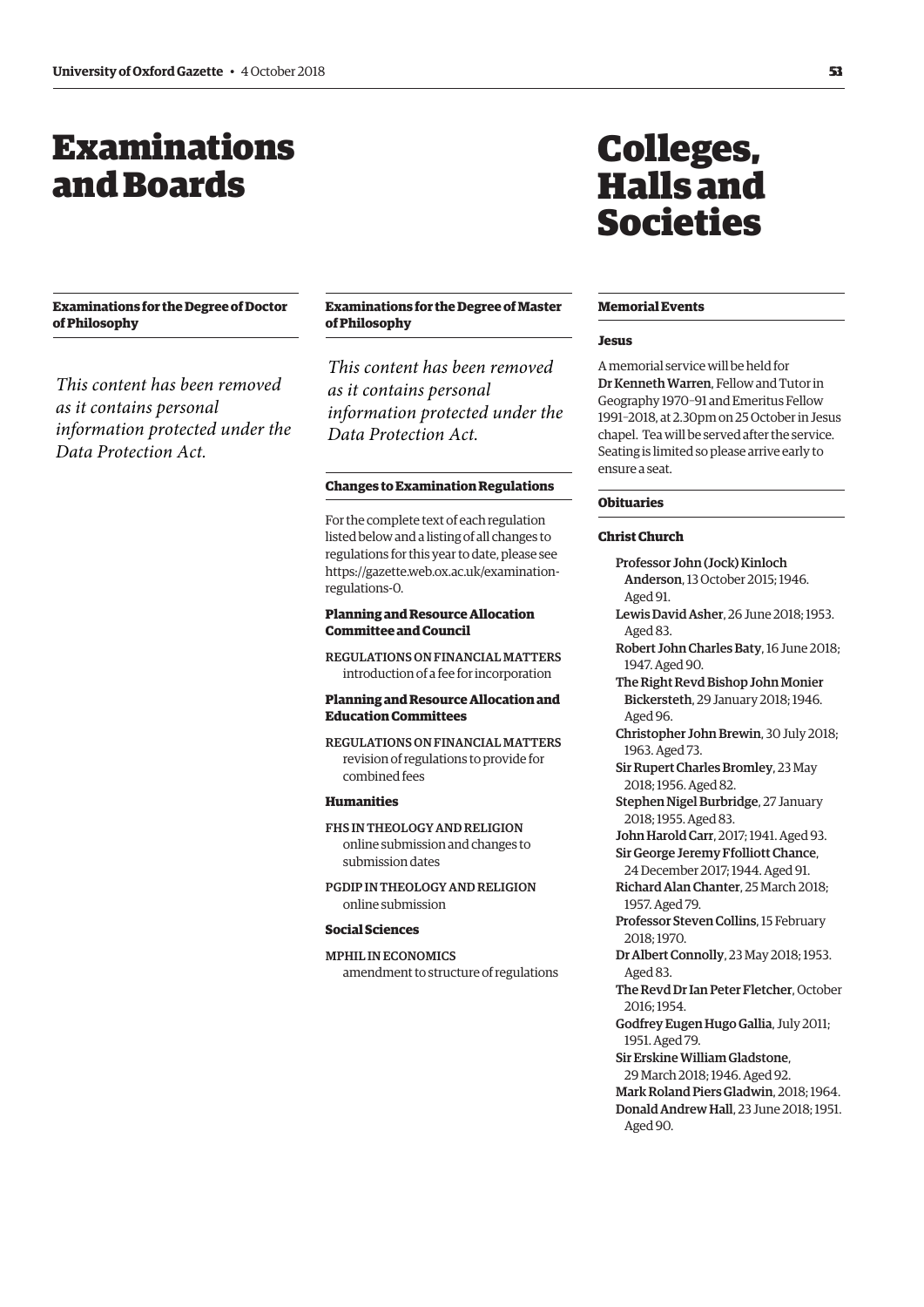## Elections

#### <span id="page-5-0"></span>**Lincoln**

- Ian Aitken, 21 February 2018; 1948. Aged 91.
- Mark Andreae, 27 January 2018; 1962. Aged 75.
- The Revd Bryan Blyth, 14 February 2018; 1946. Aged 96.
- Charles Cahill, 23 April 2018; 1970. Aged 67.
- Peter Campbell, 11 January 2018; 1934. Aged 102.
- Anthony Childs, 28 December 2017; 1939. Aged 97.
- Peter Court, 31 October 2017; 1969. Aged 68.
- Colin Fenning, 12 March 2018; 1953. Aged 86.
- Jim Glendinning, May 2018; 1958. Aged 80.
- Michael Grierson, 12 July 2018; 1963. Aged 74.
- The Revd Canon Jack Higham, 21 June 2018; 1953. Aged 85.
- Michael Ivory, 6 June 2018; 1959. Aged 78.
- Tomasz Legowski, 26 November 2011; 1947. Aged 92.
- Robert McCreery, December 2016; 1949.
- Donald MacKay, 14 February 2018; 1945.
- Sir Peter Miller, Honorary Fellow 1991– 2018, 30 January 2018; 1950. Aged 87. George Morris, 19 March 2018; 1953.
- Aged 86.
- Peter Myers, 17 February 2018; 1947. Aged 92.
- Richard Oliver, 2017; 1952. Aged 85. Alan Pearson, 1 January 2018; 1956.
- Aged 81.
- D Seldon, 1 March 2018; 1961. Aged 79.
- Bernard Selton, 26 December 2017; 1938.
- David Senton, 1 May 2018; 1959.
- Aged 80.
- Sir Maurice Shock, Fellow, University College 1956–77, Rector, Lincoln 1987– 94, 7 July 2018. Aged 92.
- John Shorter, Fellow 1969–90, 2 August 2018. Aged 96.
- John Sunderland, 16 January 2018; 1960. Aged 76.
- Thomas Waldman, 1 July 2018; 1961. Aged 79.
- Michael Watkins; 1959.

Please note: in the tables provided below, the names listed under 'Current/Retiring Member' are simply those of the persons currently in office, whose terms of office are now coming to a close (thereby prompting all the vacancies now advertised for election). When the start-date is abbreviated 'wie' (with immediate effect) two possible dates are indicated: if the election is uncontested, the candidate deemed elected will take up office as of the close of the nomination period (25 October); if the election is contested, the candidate elected will take up office following the close of the voting period (22 November).

#### **Elections** 22 November

#### **Call for nominations**

The nomination period for the elections below will close at **4pm on 25 October**.

#### **Divisional Boards**

#### HUMANITIES BOARD

• One person elected by and from among the members of the Faculty of Medieval and Modern Languages to hold office wie to MT 2020 [*vice* Dr Charlie Louth, Queen's]

For further information, please contact the Secretary ([lynne.hirsch@humanities.ox.ac.](mailto:lynne.hirsch@humanities.ox.ac.uk) [uk\).](mailto:lynne.hirsch@humanities.ox.ac.uk)

#### **Faculty Boards**

#### BOARD OF THE FACULTY OF HISTORY

• One person elected by and from the members of the Faculty of History wie to MT 2019 [*vice* Dr Jon Parkin, St Hugh's]

For further information about the Board, [please contact the Secretary \(administra](mailto:administrator@history.ox.ac.uk)tor@history.ox.ac.uk).

#### BOARD OF THE FACULTY OF ORIENTAL **STUDIES**

• Two persons elected by and from the members of the Faculty of Oriental Studies wie to MT 2020 [*vice* Professor Martin Goodman, Wolfson; Dr Zeynep Yurekli-Gorkay, Wolfson]

For further information about the Board, please contact the Secretary ([thomas.hall@](mailto:thomas.hall@orinst.ox.ac.uk) [orinst.ox.ac.uk\).](mailto:thomas.hall@orinst.ox.ac.uk)

#### **Notes**:

Nominations in writing for the elections on 22 November, by four members of Congregation other than the candidate, will be received by the Elections Office, at the University Offices, Wellington Square, up to **4pm on 25 October**.

At least one nomination in respect of each candidate must be made on an official [nomination form \(available on www.admin.](www.admin.ox.ac.uk/elections/forms/index.shtml) ox.ac.uk/elections/forms/index.shtml).

All candidates are asked to note the general requirements that apply to all committee members, as set out in Council Regulations 4 of 2002 (General Regulations of Council for Committees) ([www.admin.ox.ac.uk/](http://www.admin.ox.ac.uk/statutes/regulations/519-122.shtml) [statutes/regulations/519-122.shtml\).](http://www.admin.ox.ac.uk/statutes/regulations/519-122.shtml)  Current members seeking re-election are also asked to check for specific restrictions on consecutive service. For further information, please see the eligibility and amendments to nominations sections on the General Information page of the elections website ([www.admin.ox.ac.uk/](http://www.admin.ox.ac.uk/elections/geninfo.shtml) [elections/geninfo.shtml\).](http://www.admin.ox.ac.uk/elections/geninfo.shtml) 

Candidates are invited to include with their nomination forms a written statement of no more than 250 words, setting out his or her reasons for standing and qualifications for the office being sought.

In the event of a contested election, Candidates' statements will be available online at [www.admin.ox.ac.uk/elections](http://www.admin.ox.ac.uk/elections)  and published in the *Gazette* dated 8 November. Voters may wish to wait until they have read these statements before returning their ballot papers. Ballot papers will be sent out to members of Congregation as soon as possible after the closing date for nominations. Completed ballot papers must be received by the Elections Office not later than **4pm on 22 November**.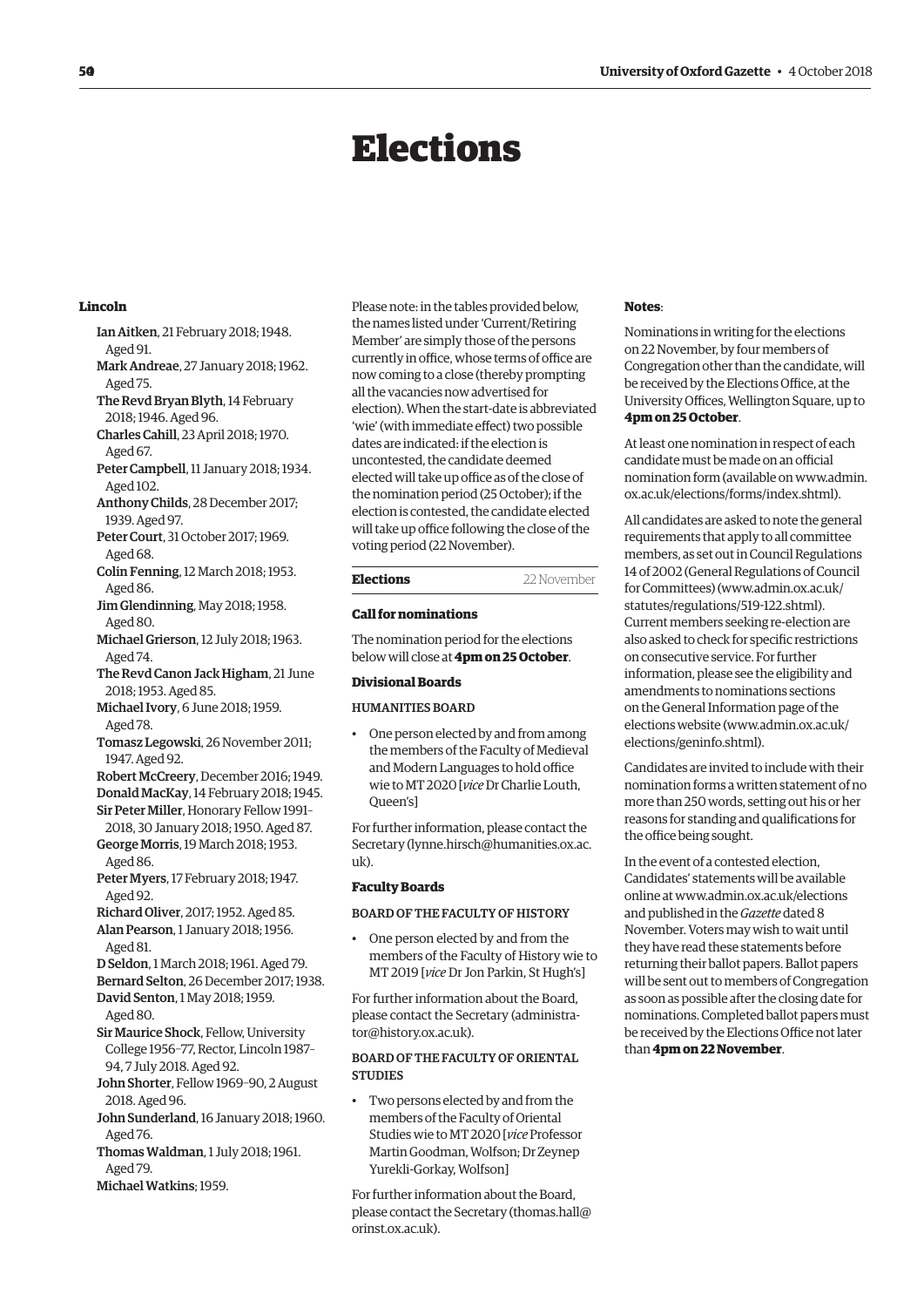## Advertisements

<span id="page-6-0"></span>If the number of nominations received by the closing date is no more than sufficient to fill the vacancies, the candidates nominated shall be deemed to be duly elected as of the close of the nomination period on 8 November. When required, places will be allocated according to academic standing, as defined in Council Regulations 22 of 2002, Part 2: Academic Precedence and Standing, made by Council on 26 June 2002.

If the number of nominations received by the closing date is less than sufficient to fill the vacancies, those candidates nominated will be deemed elected unopposed, and the remaining vacancies will lapse, in which case, in accordance with the regulations, the places must remain vacant until appointments are made jointly by the Vice-Chancellor and Proctors.

For further information, please contact the Elections Officer [\(shirley.mulvihill@admin.](mailto:shirley.mulvihill@admin.ox.ac.uk) [ox.ac.uk\).](mailto:shirley.mulvihill@admin.ox.ac.uk) 

#### **Advertising enquiries**

*Email*: [gazette.ads@admin.ox.ac.uk](mailto:gazette.ads@admin.ox.ac.uk) *Telephone*: 01865 (2)80548 *Web*[: https://gazette.web.ox.ac.uk/classified](https://gazette.web.ox.ac.uk/classified-advertising-gazette)advertising-gazette

#### **Deadline**

Advertisements are to be received by **noon on Wednesday** of the week before publication (ie eight days before publication). Advertisements must be submitted online.

#### **Charges**

Commercial advertisers: £30 per insertion of up to 70 words, or £60 per insertion of 71–150 words.

Private advertisers: £20 per insertion of up to 70 words, or £40 per insertion of 71–150 words.

See our website for examples of whether an advertisement is considered commercial [or private: https://gazette.web.ox.ac.uk/](https://gazette.web.ox.ac.uk/classified-advertising-gazette) classified-advertising-gazette.

#### **Online submission and payment**

Advertisements must be submitted and paid for online, using a credit card or debit card, through a secure website. For details, [see https://gazette.web.ox.ac.uk/classified](https://gazette.web.ox.ac.uk/classified-advertising-gazette)advertising-gazette.

#### **Extracts from the terms and conditions of acceptance of advertisements**

*General*

1. Advertisements are accepted for publication at the discretion of the editor of the *Gazette*.

*Note*. When an advertisement is received online, an acknowledgement will be emailed automatically to the email address provided by the advertiser. The sending of this acknowledgement does not constitute an acceptance of the advertisement or an undertaking to publish the advertisement in the *Gazette*.

2. The right of the *Gazette* to edit an advertisement, in particular to abridge when necessary, is reserved.

3. Advertisements must be accompanied by the correct payment, and must be received by the deadline stated above. *No refund can be made for cancellation after the acceptance of advertisements*.

4. Once an advertisement has been submitted for publication, no change to the text can be accepted.

5. Voucher copies or cuttings cannot be supplied.

#### *Charges*

6. Two separate charging arrangements will apply, for commercial and private advertisers. The rates applicable at any time will be published regularly in the *Gazette*, and may be obtained upon enquiry. The rates, and guidance on applicability of each rate, are also available online.

The editor's decision regarding applicability of these rates to an individual advertiser will be final.

#### *Disclaimer*

**7. The University of Oxford and Oxford University Press accept no responsibility for the content of any advertisement published in the** *Gazette***. Readers should note that the inclusion of any advertisement in no way implies approval or recommendation of either the terms of any offer contained in it or of the advertiser by the University of Oxford or Oxford University Press.**

#### *Advertisers' Warranty and Indemnity*

**13. The advertiser warrants:**

**(i) Not to discriminate against any respondents to an advertisement published in the** *Gazette* **on the basis of their gender, sexual orientation, marital or civil partner status, gender reassignment, race, religion or belief, colour, nationality, ethnic or national origin, disability or age, or pregnancy.**

(ii) That the advertisement does not contravene any current legislation, rules, regulations or applicable codes of practice.

(iii) That it is not in any way illegal or defamatory or a breach of copyright or an infringement of any other person's intellectual property or other rights.

*You are advised to view our full Terms and Conditions of acceptance of advertisements. Submission of an advertisement implies acceptance of our terms and conditions, which may be found at https://gazette.web.ox.ac. [uk/classified-advertising-gazette](https://gazette.web.ox.ac.uk/classified-advertising-gazette), and may also be obtained on application to Gazette Advertisements, Public Affairs Directorate, University Offices, Wellington Square, Oxford OX1 2JD.*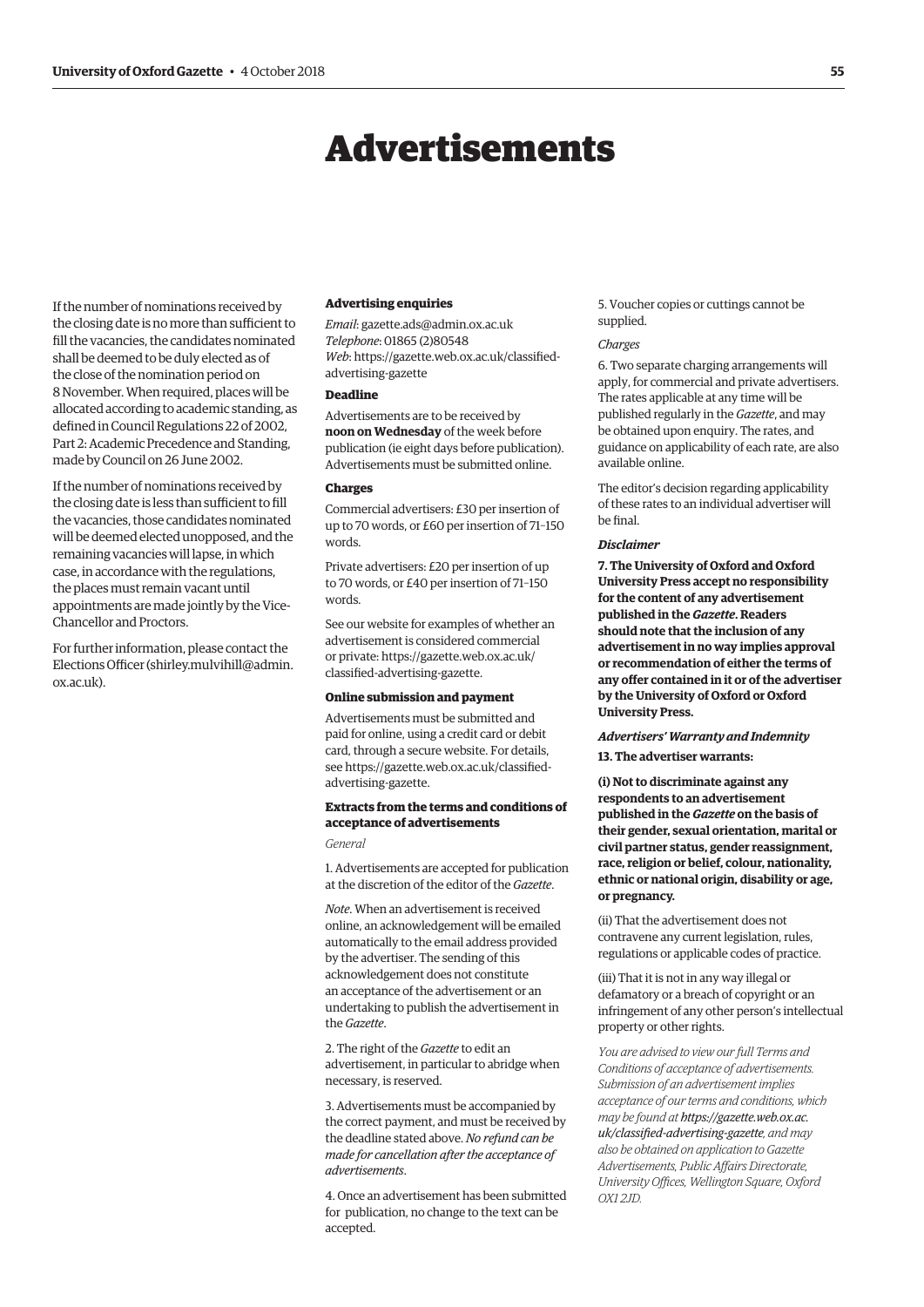#### **Miscellaneous**

#### **The Anchor**

**The Anchor pub**, dining rooms and terrace – close to Jericho. We serve simple, honest, fresh food with daily changing seasonal specials, an extensive wine list and great beer. Our 2 private dining rooms can seat 14 and 16 and are available for meetings or dinner parties. We are open 9am–11pm Mon–Fri and 8am–11pm Sat and Sun. 2 Hayfield Rd, Oxford OX2 6TT. Tel: [01865 510282. Web: www.theanchoroxford.](www.theanchoroxford.com) com.

#### **Research funding**

**ResearchProfessional.com** is an online research funding opportunities database and alerting service. The University has a sitewide licence, so it is freely accessible to anyone with an ox.ac.uk email address. Find out more about ResearchProfessional.com, including user guides and training sessions, on the Research Services website [\(www.admin.ox.ac.](http://www.admin.ox.ac.uk/researchsupport/findfunding/rp) [uk/researchsupport/findfunding/rp\).](http://www.admin.ox.ac.uk/researchsupport/findfunding/rp) 

#### **Be In Art**

**Would you love to be more creative?** Be In Art runs fun, expressive and non-intimidating painting courses. These are for you if you are an absolute beginner or you are looking to get back into painting again. After just a few hours you will leave feeling relaxed, energised, accomplished and inspired. Curious? For more information visit [www.be-in-art.co.uk](http://www.be-in-art.co.uk)  or contact [jane@beinart.co.uk. Co](mailto:jane@beinart.co.uk)urses and lessons held in Headington, Oxford.

**Childminder** – Ofsted registered, very experienced, has 1 space for 1+-year-old, 2 or 3 days per week. Term time only. New Hinksey, [close to pool and park. Email: dngoddard16@](mailto:dngoddard16@gmail.com) gmail.com.

#### **Research participants sought**

**Register for Friends of Oxford Dementia and Ageing Research** (OxDARE). We are looking for healthy people over 40 years old who are interested in dementia and ageing research and would like to join our Friends of OxDARE Research Register. By joining you will find out about potential research opportunities and can get involved with [research. Please email oxdare@psych.ox.ac.](mailto:oxdare@psych.ox.ac.uk) uk for an online registration form or more information.

**If you would like to keep informed** of currently recruiting vaccine studies at the University for healthy adult volunteers and children, you can subscribe to the Oxford Vaccine Centre newsletters at http://trials. [ovg.ox.ac.uk/trials/subscribe-our-newsletter.](http://trials.ovg.ox.ac.uk/trials/subscribe-our-newsletter)  Subscribers can opt out at any time.

**TARS study:** would you like to reduce your smoking but aren't ready to quit? If you smoke more than 10 cigarettes a day and want to cut down but not quit, we would like to invite you to take part in the TARS research study. For more information: www.plymouth.ac.uk/ [research/primarycare/trial-of-physical-activity](www.plymouth.ac.uk/research/primarycare/trial-of-physical-activity-and-reduction-of-smoking-tars)and-reduction-of-smoking-tars or contact the study team at the University of Oxford: email: [tars@phc.ox.ac.uk or](mailto:tars@phc.ox.ac.uk) tel: 01865 617963.

**Feeling low?** Participants needed for emotional decision-making drug study. Seeking volunteers who are currently feeling depressed and not taking antidepressant treatment or undergoing psychological therapy, to participate in a study investigating the effects of a new medication on emotional decision-making. For more information, with no obligation to participate, email us at [restandstudy@psych.ox.ac.uk or](mailto:restandstudy@psych.ox.ac.uk) visit [www.](http://www.restandstudy.co.uk) [restandstudy.co.uk. You](http://www.restandstudy.co.uk) will be reimbursed for your time! REC Reference: 18/SC/0076.

#### **Feeling low despite antidepressants?**

Participants needed for emotional decisionmaking drug study. We are looking for volunteers who are currently feeling depressed despite taking antidepressants, to participate in a study investigating the effects of a new medication on emotional decision-making. For more information, with no obligation to participate, email us at [restartstudy@psych.ox.ac.uk or](mailto:restartstudy@psych.ox.ac.uk) visit [www.](http://www.restartstudy.co.uk) [restartstudy.co.uk. Yo](http://www.restartstudy.co.uk)u will be reimbursed for your time. REC Reference: 18/SC/0074.

#### **Stroke survivors and healthy volunteers**

**needed** for motor learning study: volunteers (aged 18+, either with or without history of stroke) are sought for study investigating motor learning following stroke. Stroke survivors should have had a single stroke at least 6 months ago with affected function of the hand/arm. Healthy volunteers should be right-handed with no neurological or psychiatric medical history. For more [information, please email physiological.](mailto:physiological.neuroimaging@gmail.com) neuroimaging@gmail.com. Ethics Ref: R52931/RE001.

#### **Groups and societies**

#### **The Oxford University Newcomers' Club**

at the University Club, 11 Mansfield Rd, OX1 3SZ, welcomes the wives, husbands or partners of visiting scholars, of graduate students and of newly appointed academic and administrative members of the University. We offer help, advice, information and the opportunity to meet others socially. Informal coffee mornings are held in the club every Wednesday 10.30am–noon (excluding the Christmas vacation). Newcomers with children (aged 0–4) meet every Fri in term 10.15am–11.45am. We have a large programme of events including tours of colleges, museums and other places of interest. Other term-time activities include a book group, informal conversation group, garden group, antiques group, an opportunity to explore Oxfordshire and an Opportunities in Oxford group. Visit our website: [www.newcomers.ox.ac.uk.](http://www.newcomers.ox.ac.uk) 

**Oxford Research Staff Society** (OxRSS) is run by and for Oxford research staff. It provides researchers with social and professional networking opportunities, and a voice in University decisions that affect them. Membership is free and automatic for all research staff employed by the University of Oxford. For more information and to keep up to date, see: web: [www.oxrss.ox.ac.uk;](http://www.oxrss.ox.ac.uk)  Facebook: [http://fb.me/oxrss; Tw](http://fb.me/oxrss)itter: @ [ResStaffOxford; mailing list: researchstaff](mailto:researchstaff-subscribe@maillist.ox.ac.uk)subscribe@maillist.ox.ac.uk.

#### **Restoration and Conservation of Antique Furniture**

**John Hulme** undertakes all aspects of restoration. 30 years' experience. Collection and delivery. For free advice, telephone or write to the Workshop, 11A High St, Chipping Norton, Oxon, OX7 5AD. Tel: 01608 641692.

#### **Sell your unwanted books**

**Sell your unwanted books** at competitive prices. If you need extra space or are clearing college rooms, a home or an office, we would be keen to quote for books and CDs. Rare items and collections of 75 or more wanted if in VG condition; academic and non-academic subjects. We can view and collect. Contact Graham Nelson at History Bookshop Ltd on 01451 821660 or [sales@historybookshop.com.](mailto:sales@historybookshop.com)

#### **Antiques bought and sold**

**Wanted and for sale** – quality antiques such as furniture, fire guards, grates and related items, silver, pictures, china and objects d'art etc. Please contact Greenway Antiques of Witney, 90 Corn Street, Witney OX28 6BU on 01993 705026, 07831 585014 or email [jean\\_greenway@hotmail.com.](mailto:jean_greenway@hotmail.com)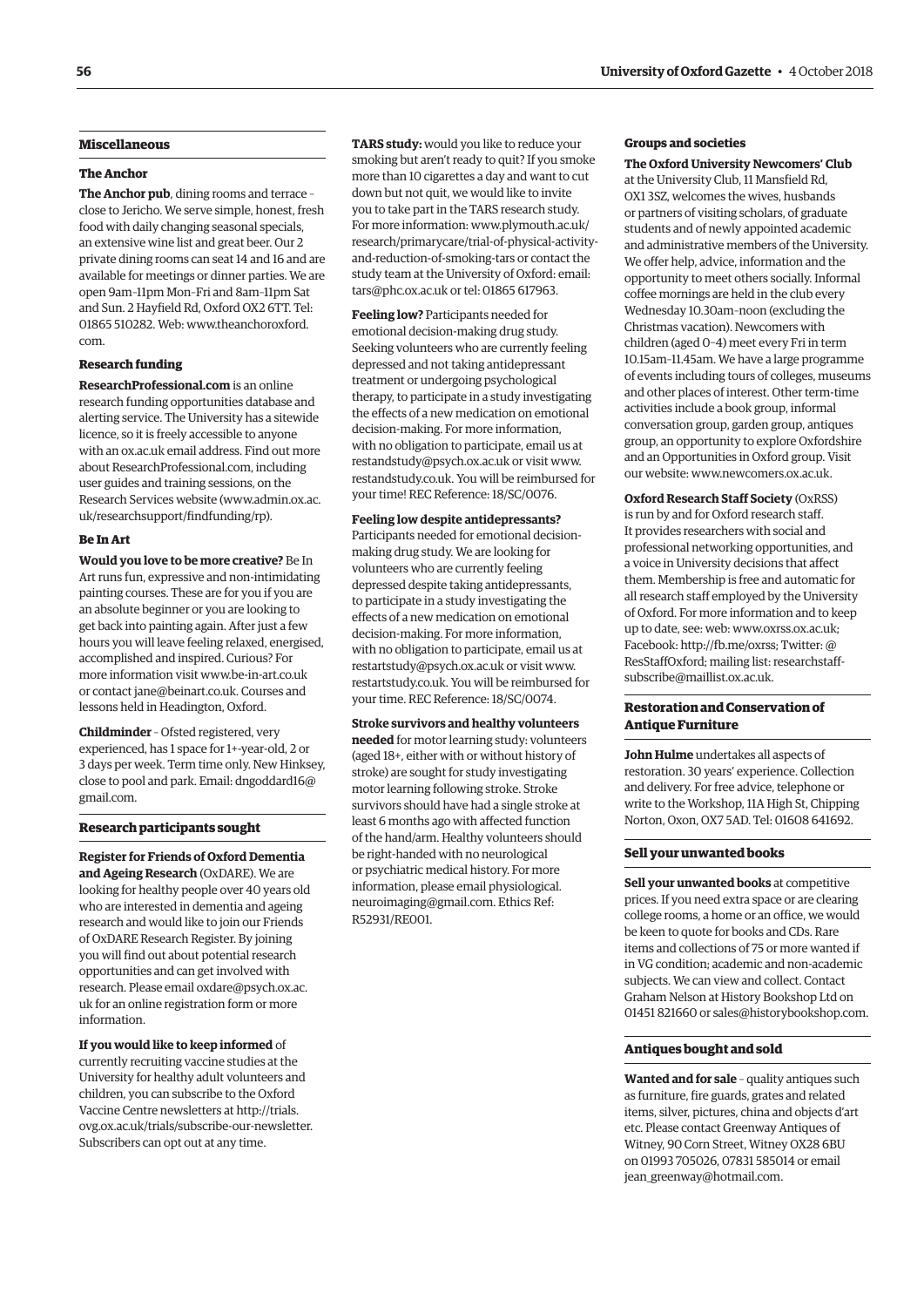#### **Services Offered**

**Big or small, we ship it all**. Plus free pick up anywhere in Oxford. Also full printing services available (both online and serviced), 24 hour photocopying, private mailing addresses, fax bureau, mailing services and much more. Contact or visit Mail Boxes Etc, 266 Banbury Rd, Oxford. Tel: 01865 514655. Fax: 01865 514656. Email: [staff@mbesummertown.co.uk.](mailto:staff@mbesummertown.co.uk)  Also at 94 London Rd, Oxford. Tel: 01865 [741729. Fax: 01865 742431. Email: staff@](mailto:staff@mbeheadington.co.uk) mbeheadington.co.uk.

**Airport transfer/chauffeur service**. If you are looking for a reliable and experienced transfer service I would be happy to discuss your needs. Last year I handled 328 airport transfers successfully and I have over 20 years' experience. Account customers welcome and all major credit cards accepted. Let my comfortable Audi A8 take you to Heathrow for £75! Contact Tim Middleton. Tel: 07751 [808763 or email: timothy.middleton2@](mailto:timothy.middleton2@btopworld.com) btopworld.com.

#### **Independent pensions and financial advice**.

Austin Chapel Independent Financial Advisers LLP provide bespoke pensions and financial advice to staff working for the University of Oxford. We provide Annual Allowance and Lifetime Allowance pension tax mitigation advice and calculations. In addition, we can provide projections of future pension benefits to ensure your retirement plans are on course to meet your retirement income requirements. We also offer an independent investment review service to help ensure that your investment portfolio still meets your current attitude to risk and is tax efficient. The initial meeting can be held at your workplace, home or our central Oxford offices. There is no cost for the initial meeting. For more information contact Gary O'Neill on 01865 304094 or email [gary.oneill@austinchapel.co.uk.](mailto:gary.oneill@austinchapel.co.uk)

#### **Situations Vacant**

**Felicity Bryan Literary Agency**: experienced Royalty and Accounts Administrator. We are looking for an experienced royalty administrator at the beginning of Nov to be responsible for all aspects of our royalty accounting in our literary agency database. Applicants should also have knowledge of office and accounting software along with a working knowledge of Excel. Job description and salary details available on our website: [www.felicitybryan.com. Ple](http://www.felicitybryan.com)ase send covering letter and CV to [cr@felicitybryan.com.](mailto:cr@felicitybryan.com)

#### **Houses to Let**

**Fully furnished 3-bedroom terraced house** in east Oxford, 5 mins' walk from Magdalen Bridge. Sitting room, kitchen/diner, downstairs bathroom. 3 bedrooms and upstairs shower room and toilet. Newly decorated and newly carpeted throughout. Pleasant small garden. Near shops, restaurants, schools and transport including London and airport buses. Suit family. Non-smokers only. No pets. Available Oct, £1,650 pcm. Tel: 01865 351745. Mob: 07733 400820.

**1-bed terraced house** with sitting room, 2 bathrooms, kitchen/diner and small study. Very central location in quiet cul-de-sac. £1,550 pcm to include bills. Available 7 Oct for 6 months. Email: [judith\\_kennard@yahoo.com.](mailto:judith_kennard@yahoo.com)

**To let in Jericho**: charming, sunny 3-bedroom Victorian terraced cottage with south-facing rear garden. Close to bars, shops, restaurants. Short walk to city centre and University departments. Available immediately, furnished or unfurnished. £1,750 pcm. Tel: 07989 318406 or 07788 561529.

#### **Accommodation Offered**

#### *Graduate Accommodation Office*

The Graduate Accommodation Office provides affordable accommodation to full-time graduate students of the [University. Please see www.admin.ox.ac.](www.admin.ox.ac.uk/graduateaccommodation) uk/graduateaccommodation. Academic visitors, staff and part-time students may wish to register for Student Pad, a website where private landlords advertise for tenants associated with the University: [www.oxfordstudentpad.co.uk.](http://www.oxfordstudentpad.co.uk)

**Visiting academics welcomed** as paying guests for short or long stays in comfortable home of retired academic couple. Situated in quiet, leafy close in north Oxford within easy distance of main University buildings, town centre, river, shops and restaurants. Rooms have free TV, Wi-Fi, refrigerator, microwave, kettle, tea, coffee, central heating. Linen, cleaning, breakfast all included in the very moderate terms. Email: [DVL23@me.com.](mailto:DVL23@me.com)

**scottfraser** – market leaders for quality Oxfordshire property. Selling, letting, buying, renting, investing – we are here to help. Visit [www.scottfraser.co.uk fo](http://www.scottfraser.co.uk)r more information or call: Headington sales: 01865 759500; Summertown sales: 01865 553900; East Oxford sales: 01865 244666; Witney sales: 01993 705507; Headington lettings: 01865 761111; Summertown lettings: 01865 554577; East Oxford and student lettings: 01865 244666; Witney lettings: 01993 777909.

**Beautiful room to let** in kind and friendly home of author/artist in central north Oxford. Weeknights only. Quiet and sunny double room for single occupancy, sole use of bathroom to start the day, workspace, storage, Wi Fi and most comfortable bed in the world! Suit mature person seeking restful accommodation during the working week. Contact Mrs Thomas on 01865 510650.

**Lovely room in Sandford-on-Thames**. A quiet, light and airy end-of-terrace house, with plenty of space, wonderful views and a lovely garden. The bedroom looks out over open fields, has a comfortable double bed and storage. Bathroom shared occasionally. Strong Wi Fi connection, fully equipped kitchen, off-street parking and a hive of friendly bees in the garden. £100 pw, £480 pcm Mon-Fri, or £550 full week. Call Hazel on 01865 682611 for details.

**Furnished room in peaceful house** of retired professional woman, north Oxford, north of ring road. £500 pcm including bills, use of kitchen, own bathroom most of the time (unless guests staying). Large garden. 10 mins' walk to excellent bus service. Convenient for Oxford Parkway station for trains to London. Available from Oct. Email: ianthe@ [ianthemaclagan.co.uk. Phone: 01865 512860.](mailto:ianthe@ianthemaclagan.co.uk)

#### **Self-catering Apartments**

**Visiting Oxford?** Studio, 1-, 2- and 3-bed properties conveniently located for various colleges and University departments. Available from 1 week to several months. Apartments are serviced, with linen provided and all bills included. Details, location maps and photos can be found on our website at [www.](http://www.shortletspace.co.uk) [shortletspace.co.uk. Co](http://www.shortletspace.co.uk)ntact us by email on [stay@shortletspace.co.uk or](mailto:stay@shortletspace.co.uk) call us on 01993 811711.

**Shortlet studios** for singles or couples needing clean, quiet self-catering accommodation for weeks or months. Handy for High St (town, colleges), Cowley Rd (shops, restaurants), University sportsground (gym, pool), Oxford Brookes campuses, buses (London, airports, hospitals). Modern, selfcontained, fully furnished including cooking and laundry facilities, en-suite bathroom, Wi-Fi broadband, TV/DVD/CD, central heating, cleaning and fresh linen weekly. Off-road parking for cars and bikes. Taxes and all bills [included. Enquiries: stay@oxfordbythemonth.](mailto:stay@oxfordbythemonth.com) com.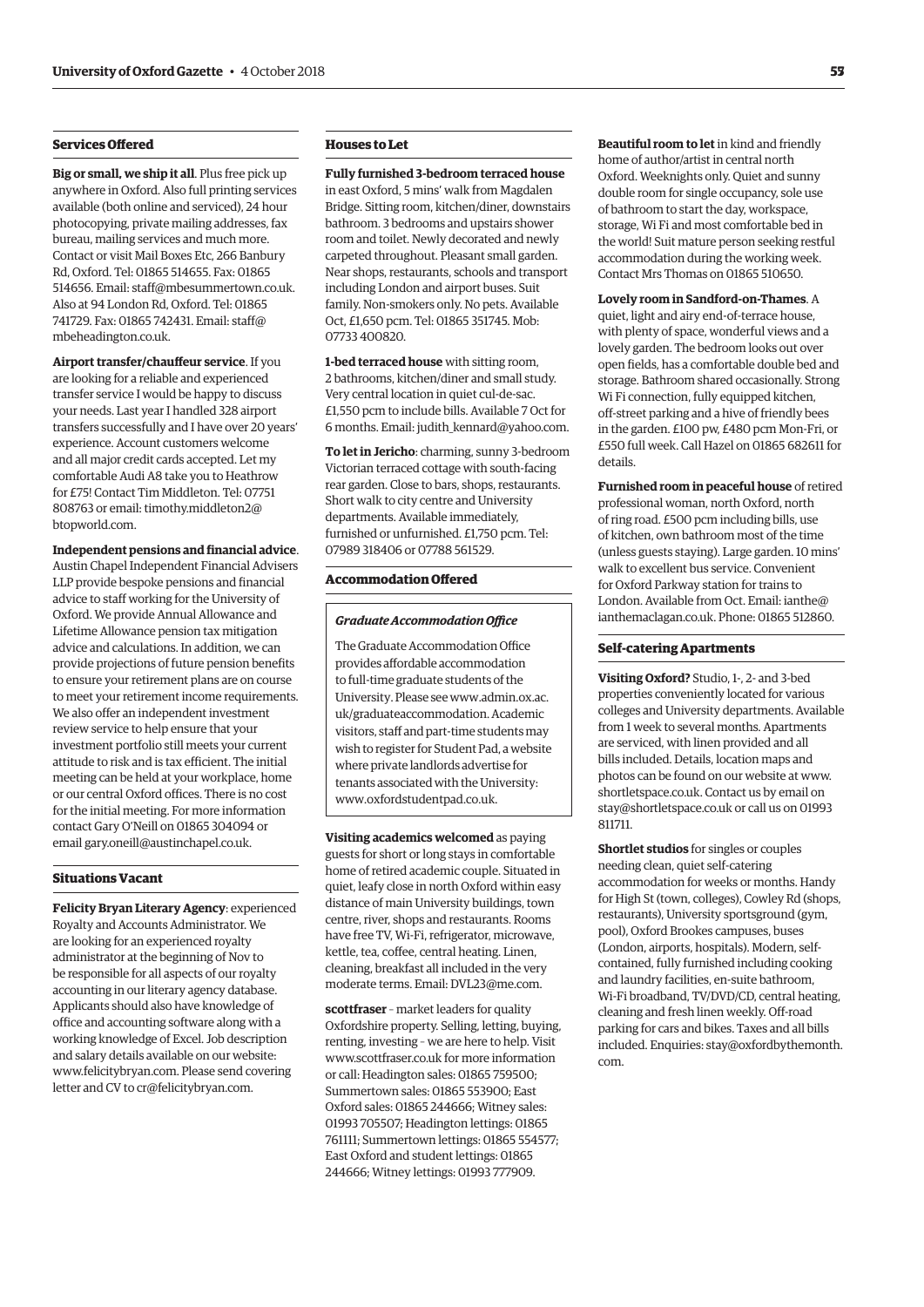#### **Looking for 5-star serviced accommodation**

right in the heart of the city? Swailes Suites offer city centre, award-winning maisonettes and apartments providing that 'home from home' feel that will help you get the most out of your stay. The Swailes Suites 'easy in, easy out' flexible booking arrangements, from 3 days to 6 months, together with good transport links make arrival and departure hassle-free. Check out our website at [www.](http://www.swailessuites.co.uk) [swailessuites.co.uk, co](http://www.swailessuites.co.uk)ntact Debbie on 01865 318547 or email [debbie@nops.co.uk. Of](mailto:debbie@nops.co.uk)fice established more than 25 years in 47 Walton Street, Jericho, OX2 6AD.

**The Tidmarsh** is the only Visit England 5-star, Gold Award-rated self-catering accommodation in Oxford city centre. Quiet central location, overlooking the Castle Mound, ideal for short-term professional and academic lets. 1 bedroom with highest-quality furnishings; fully fitted kitchen; all utilities included; linen change each week. Owners manage all duties themselves to ensure that quality is maintained. [Web: www.pmcdomus.](www.pmcdomus.co.uk) co.uk. Email: [pat@pmcdomus.co.uk. Te](mailto:pat@pmcdomus.co.uk)l: 01869 277557.

#### **Holiday Lets**

**Cornwall cottage** and restored chapel in quiet hamlet on South West Coast Path within 100m of the sea and minutes from Caerhays and Heligan. Each property sleeps 6. Comfortably furnished, c/h, wood burner and broadband. Ideal for reading, writing, painting, walking, bathing, bird watching. Beautiful beach perfect for bucket and spade family holidays. Short winter breaks available from £250. Tel: 01865 558503 or 07917 864113. Email: [gabriel.amherst@btconnect.com. Se](mailto:gabriel.amherst@btconnect.com)e: [www.](http://www.cornwallcornwall.com) [cornwallcornwall.com.](http://www.cornwallcornwall.com)

**Choose from over 11,000 holiday villas** and apartments in Spain with Clickstay. We make it easy for you to make the perfect choice with our verified renter reviews and a dedicated customer services team. You can choose from modern apartments in Mallorca to whitewashed traditional fincas in Tenerife from just £73 pw! Many of our rental properties have private pools, sea views and large gardens with BBQ facilities. See: [www.](http://www.clickstay.com/spain) [clickstay.com/spain.](http://www.clickstay.com/spain)

#### **Property for Sale**

**Mosaics, Oxford** – an exciting new development and demonstrator NHS Healthy New Town – within easy reach of the city and Headington via networks of cycle routes and public transport. Stylish and architecturally elegant properties: from 1-bedroom modern apartments to spacious detached family houses. Show apartment and home open daily 10am–5.30pm. Help to Buy available. Contact Savills: 01865 269010. For more information see: [http://mosaicsoxford.co.uk.](http://mosaicsoxford.co.uk)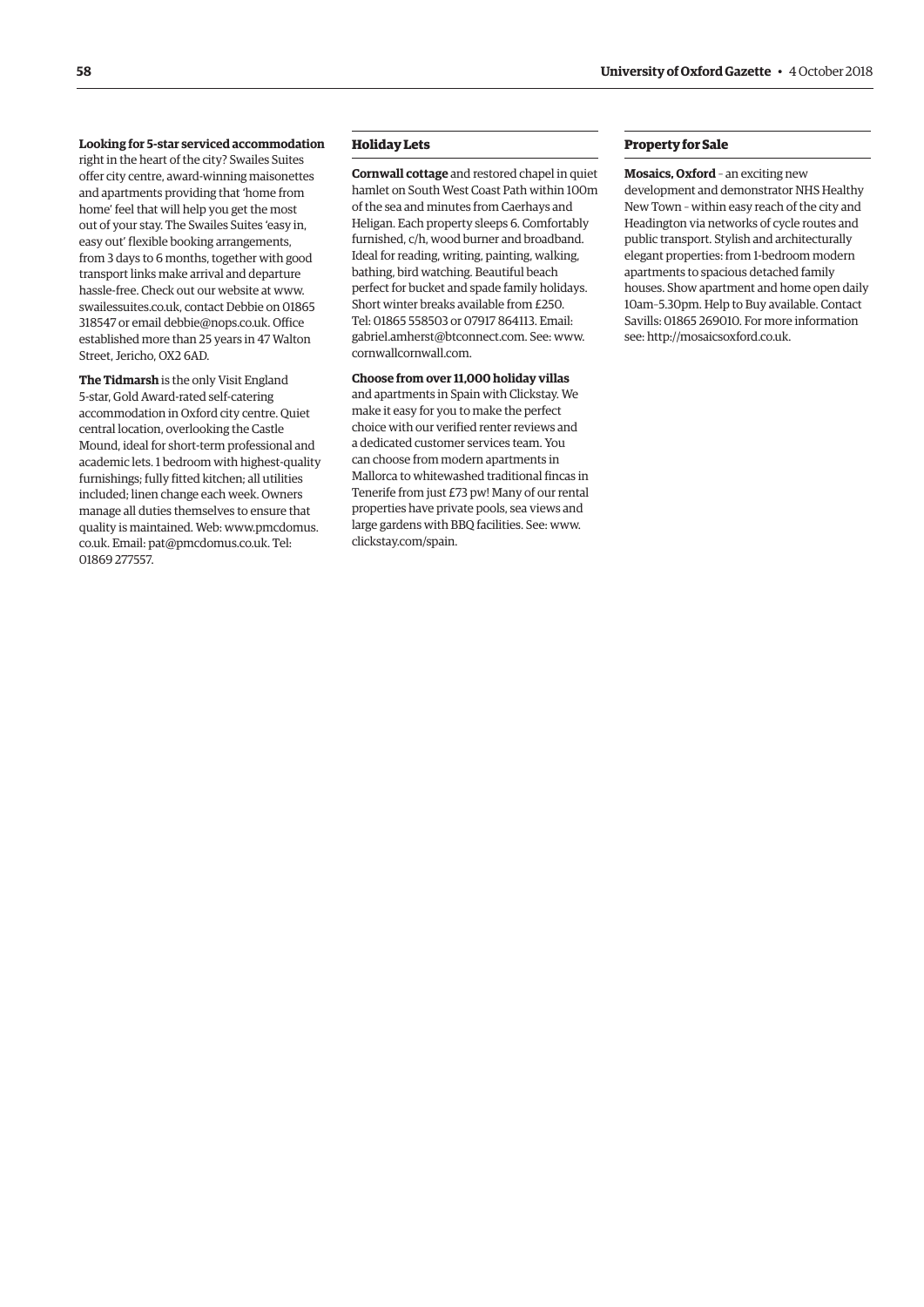## <span id="page-10-0"></span>**Notifications** of Prizes, Grants and Funding

Please refer to the website, or contact the email address shown, for further details of the awards below.

Students of the University should refer to the Student Funding website for advice [on fees and funding at www.ox.ac.uk/](www.ox.ac.uk/feesandfunding) feesandfunding.

#### **Lockey Bequest**

Lockey Committee; Lockey Bequest; open to academic and research staff who hold a doctorate and are members of Congregation (applications may be considered from postdoctoral research workers who are not members of Congregation); to attend overseas scientific conferences, symposia etc; end of 7th week before the conference; [up to £1,000; www.mpls.ox.ac.uk/research/](www.mpls.ox.ac.uk/research/lockey-fund)  lockey-fund